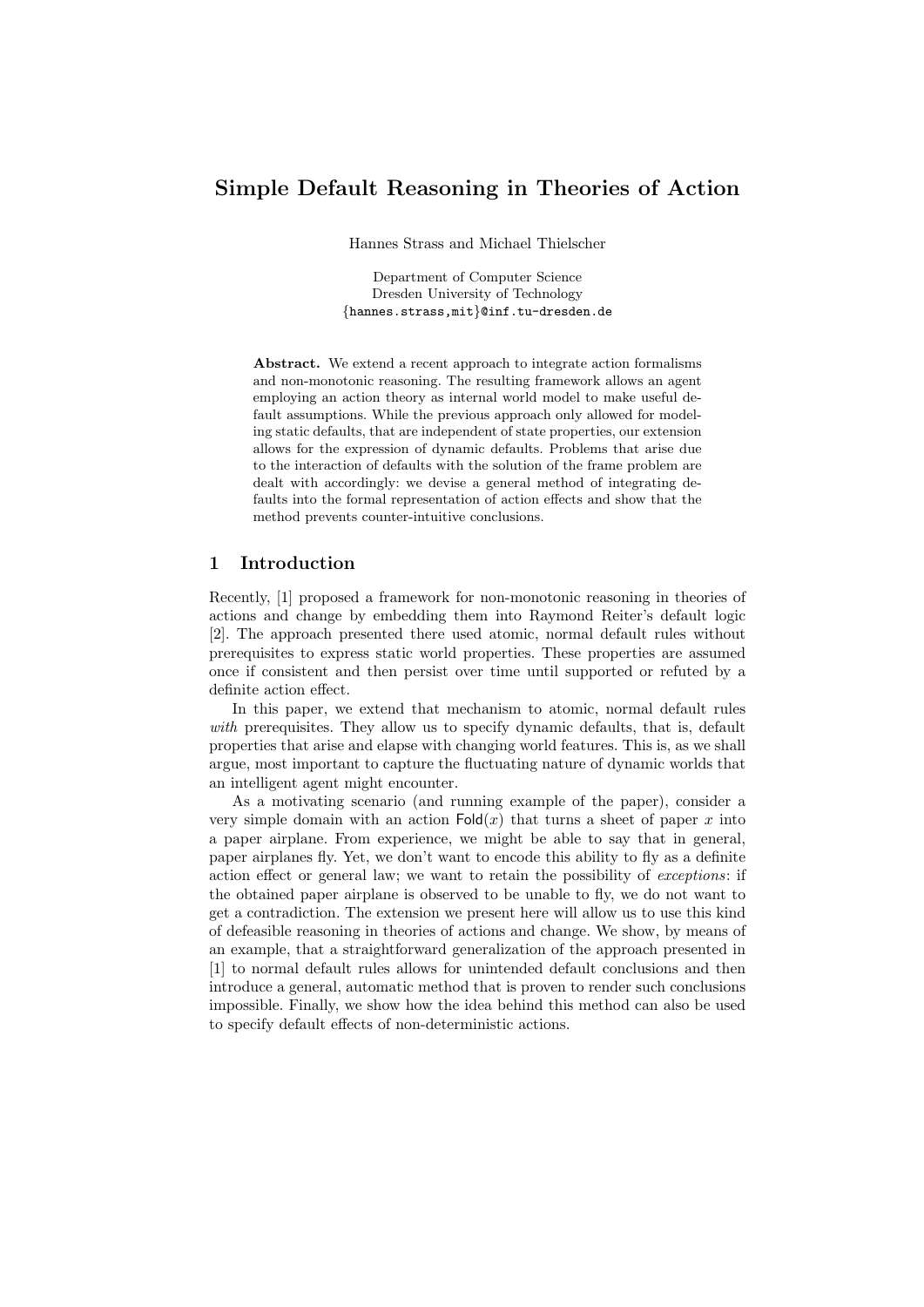## 2 Background

This section presents the formal preliminaries of the paper. In the first subsection we familiarize the reader with a unifying action calculus that we use to logically formalize action domains, and in the second subsection we recall Raymond Reiter's default logic [2].

### 2.1 The Unifying Action Calculus

The action Fold of our motivating example is characterized by two sets denoting its positive and negative effects, respectively. This is the general method of specifying actions we pursue here: the stated action effects are compiled into an effect axiom that incorporates a solution to the frame problem (similar to that of [3, 4]). These effect axioms and action precondition axioms will be formulated in a unifying action calculus (UAC) that was proposed in [5] to provide a universal framework for research in reasoning about actions.

The most notable generalization established by the UAC is its abstraction from the underlying time structure: it can be instantiated with formalisms using the time structure of situations (as the Situation Calculus [6] or the Fluent Calculus [4]), as well as with formalisms using a linear time structure (like the Event Calculus [7]).

The UAC is a sorted logic language which is based on the sorts FLUENT, ACTION, and TIME along with the predicates  $\lt$ : TIME  $\times$  TIME (denoting an ordering of time points),  $Holds: FLUENT \times TIME$  (stating whether a fluent evaluates to true at a given time point), and  $Poss:$  ACTION  $\times$  TIME  $\times$  TIME (indicating whether an action is applicable for particular starting and ending time points). In this work, we assume a finite number of functions into sorts FLUENT and action and uniqueness-of-names for all of them.

The following definition introduces the most important types of formulas of the unifying action calculus: they allow to express properties of states and applicability conditions and effects of actions.

**Definition 1.** Let  $s$  be a sequence of variables of sort TIME.

- A state formula  $\Phi[s]$  in s is a first-order formula with free variables s where
	- for each occurrence of  $Holds(\varphi, s)$  in  $\Phi[s]$  we have  $s \in s$  and
	- predicate Poss does not occur.

Let  $s, t$  be variables of sort TIME and  $A$  be a function into sort ACTION.

 $- A$  precondition axiom is of the form

$$
Poss(A(\boldsymbol{x}), s, t) \equiv \pi_A[s] \tag{1}
$$

where  $\pi_A[s]$  is a state formula in s with free variables among s, t, x.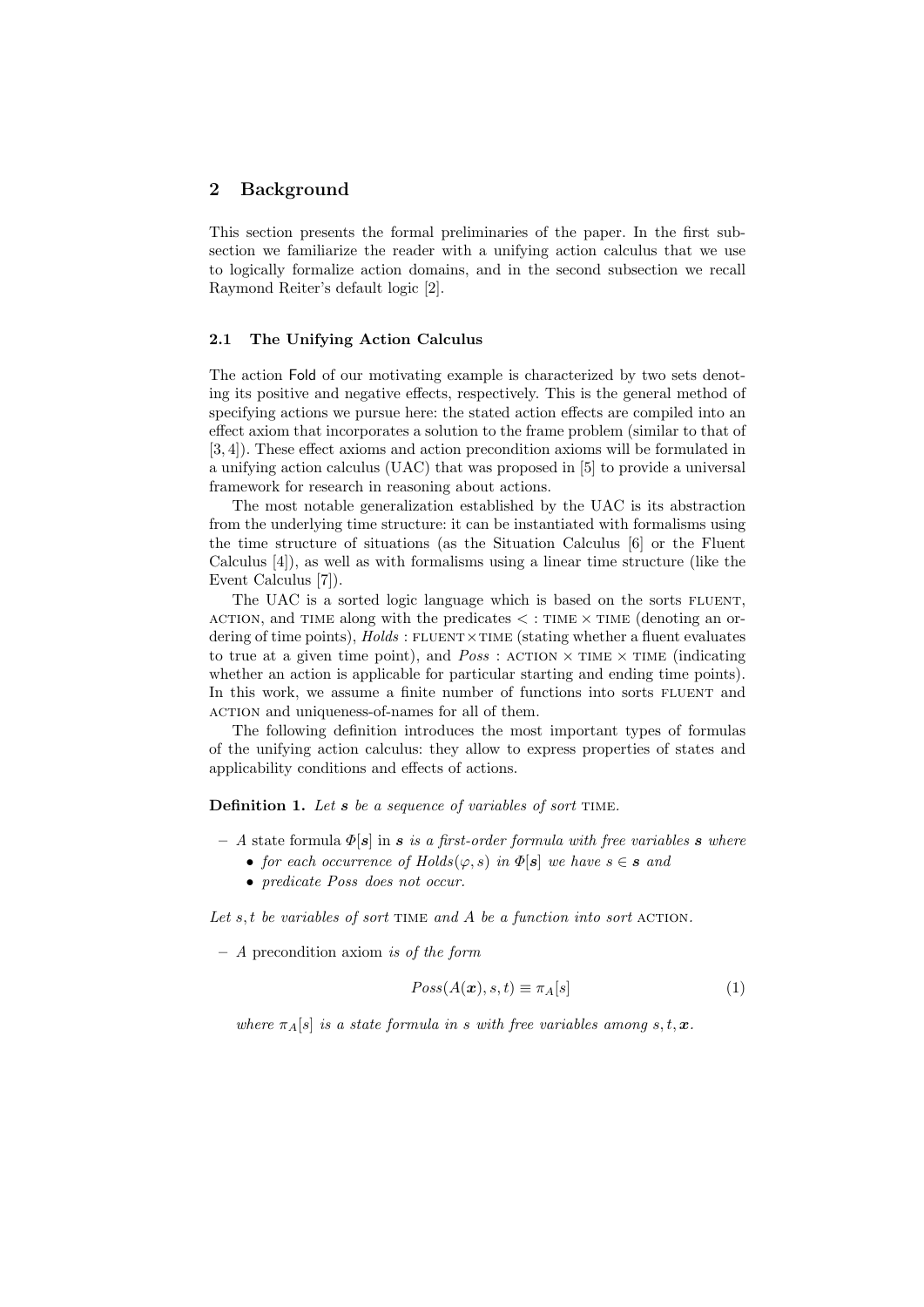– An effect axiom is of the form

 $Poss(A(\boldsymbol{x}), s, t) \supset (\forall f)(Holds(f, t) \equiv (\gamma_A^+ \vee (Holds(f, s) \wedge \neg \gamma_A^-)))$  (2) where

$$
\gamma_A^+ = \bigvee_{\varphi \in \varGamma_A^+} f = \varphi \quad \text{ and } \quad \gamma_A^- = \bigvee_{\psi \in \varGamma_A^-} f = \psi
$$

and  $\Gamma_A^+$  and  $\Gamma_A^-$  are sets of terms of sort FLUENT with free variables among x that denote the positive and negative effects of action  $A(x)$ .

This definition of effect axioms is a restricted version of the original definition of [5]—it only allows for deterministic actions with unconditional effects. Extending the binary Poss predicate of the Situation Calculus, our ternary version  $Poss(a, s, t)$  is to be read as "action a is possible starting at time s and ending at time  $t$ ".

**Definition 2.** A (UAC) domain axiomatization consists of a finite set of foundational axioms Ω (that define the underlying time structure and do not mention the predicates Holds and Poss), a set  $\Pi$  of precondition axioms (1), and a set  $\Upsilon$  of effect axioms (2); the latter two for all functions into sort ACTION.

The domain axiomatizations used here will usually also contain a set  $\Sigma_0$  of state formulas that characterize the state of the world at the initial time point.

We illustrate these definitions with the implementation of the action part of our running example.

Example 3. Consider the domain axiomatization  $\Sigma = \Omega_{sit} \cup \Pi \cup \Upsilon \cup \Sigma_0$ , where  $\Omega_{sit}$  contains the foundational axioms for situations from [8],  $\Pi$  contains the precondition axiom  $Poss(Fold(x), s, t) \equiv t = Do(Fold(x), s)$ , *T* contains effect axiom (2) characterized by  $\Gamma^+_{\text{Fold}(x)} = {\text{PaperAirplane}(x)}$  and  $\Gamma^-_{\text{Fold}(x)} =$ {SheetOfPaper(x)}, and the initial state is  $\Sigma_0 = \{Holds(\text{SheetOfPaper(P)}, S_0)\}.$ Using the abbreviation  $S_1 = Do(Fold(P), S_0)$  we can now employ logical entailment to infer that after folding, the object P is no longer a sheet of paper but a paper airplane:

 $\Sigma \models$  Holds(PaperAirplane(P),  $S_1$ )  $\wedge \neg$ Holds(SheetOfPaper(P),  $S_1$ )

The next definition introduces reachability of a time point as existence of an action sequence leading to the time point. A second order formula expresses this intuition via defining the predicate Reach as the least set containing the minimal elements of sort TIME (the initial time points  $Init$ ) and being closed under possible action application (via Poss).

**Definition 4.** Let  $\Sigma$  be a domain axiomatization and  $\sigma$  be a time point.

$$
Reach(r) \stackrel{\text{def}}{=} (\forall R)(( (\forall s)(Init(s) \supset R(s))
$$
  
 
$$
\land (\forall a, s, t)(R(s) \land Poss(a, s, t) \supset R(t))) \supset R(r))
$$
  

$$
Init(t) \stackrel{\text{def}}{=} \neg (\exists s)s < t
$$

We say  $\sigma$  is finitely reachable in  $\Sigma$  if  $\Sigma \models$  Reach( $\sigma$ ).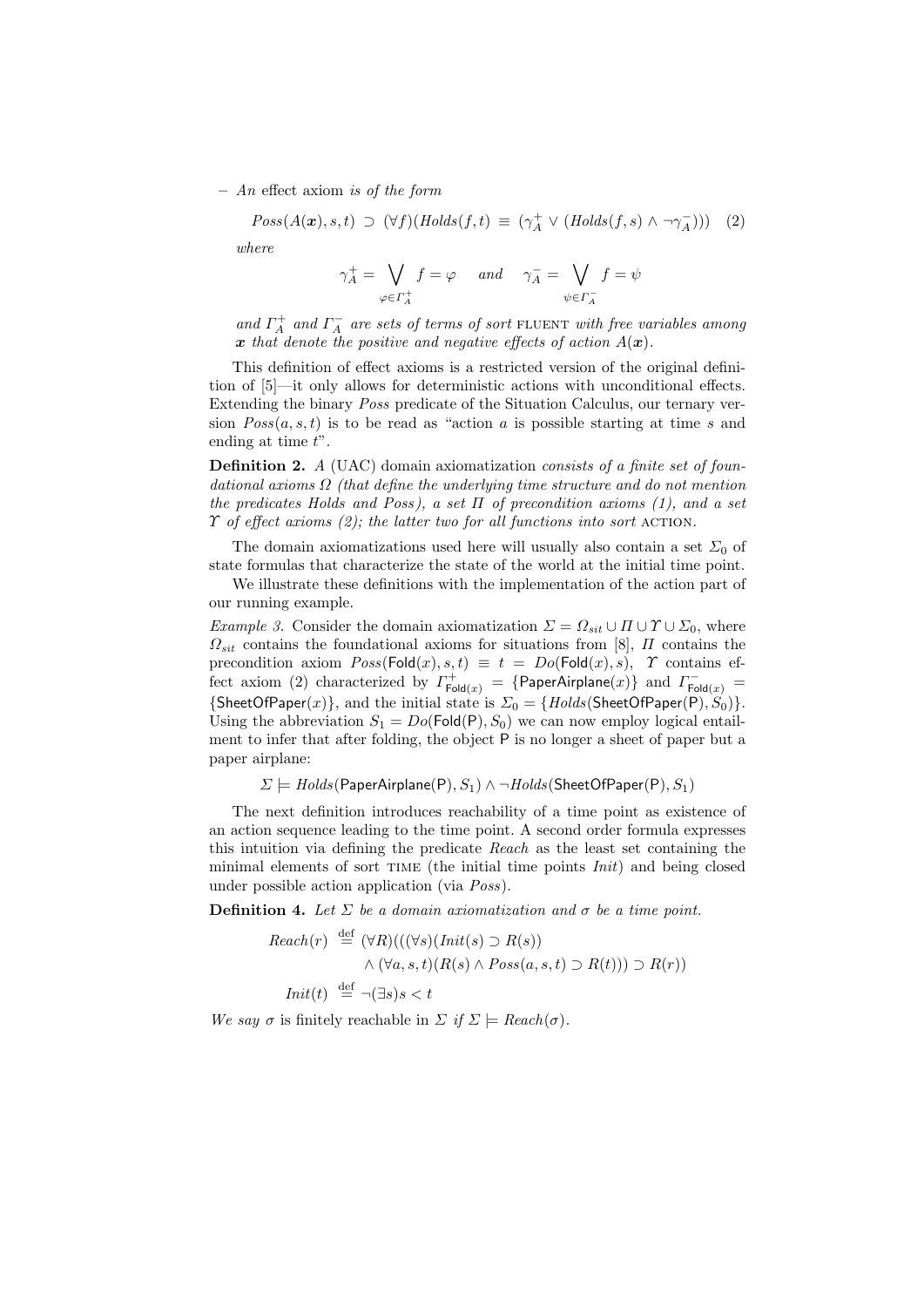#### 2.2 Default Logic

Introduced in the seminal work by Reiter [2], default logic has become one of the most important formalisms for non-monotonic reasoning. Its fundamental notion is that of default rules, that specify how to extend an incomplete knowledge base with vague, uncertain knowledge.

**Definition 5.** A normal default rule (or normal default) is of the form  $\alpha[s]/\beta[s]$ where  $\alpha[s]$  and  $\beta[s]$  are state formulas in s : TIME.

A default rule is called prerequisite-free or supernormal iff  $\alpha = \top$ .

Default rules with free (non-TIME) variables are semantically taken to represent their ground instances. By  $\mathcal{D}[\sigma]$  we denote the set of defaults in  $\mathcal{D}[s]$  where s has been instantiated by the term  $\sigma$ .

Example 3 (continued). The statement "in general, paper airplanes fly" from Section 1 can easily be modeled by the default rule

$$
Holds(\mathsf{PaperAirplane}(y),s)/Holds(\mathsf{Files}(y),s) \tag{3}
$$

**Definition 6.** A default theory is a pair  $(W, \mathcal{D})$  where W is a set of closed formulas and D a set of default rules.

The set  $W$  of a default theory is the set of indefeasible knowledge that we are unwilling to give up under any circumstances.

The semantics of default logic is defined through extensions: they can be seen as a way of applying to  $W$  as many default rules from  $D$  as consistently possible.

**Definition 7.** Let  $(W, \mathcal{D})$  be a default theory. For any set of closed formulas S, define  $\Gamma(S)$  as the smallest set such that:

 $- W \subseteq \Gamma(S)$ ,

$$
- Th(\Gamma(S)) = \Gamma(S)^1, and
$$

 $-$  for all  $\alpha/\beta \in \mathcal{D}$ , if  $\alpha \in \Gamma(S)$  and  $\neg \beta \notin S$ , then  $\beta \in \Gamma(S)$ .

A set of closed formulas E is called an extension for  $(W, \mathcal{D})$  iff  $\Gamma(E) = E$ , that is, E is a fixpoint of  $\Gamma$ .

The set of generating defaults of an extension  $E$  for  $(W, \mathcal{D})$  is

 $gd(E) \stackrel{\text{def}}{=} {\alpha/\beta \in \mathcal{D} \mid \alpha \in E, \neg \beta \notin E}$ 

We denote the set of all extensions for a default theory by  $Ex(W, \mathcal{D})$ .

By a result from [2], extensions are completely characterized by the consequents of their generating defaults:

<sup>1</sup>  $Th(F)$  for a set of formulas F denotes the set of its logical consequences, i.e.  $Th(F) \stackrel{\text{def}}{=} {\varphi \mid F \models \varphi}.$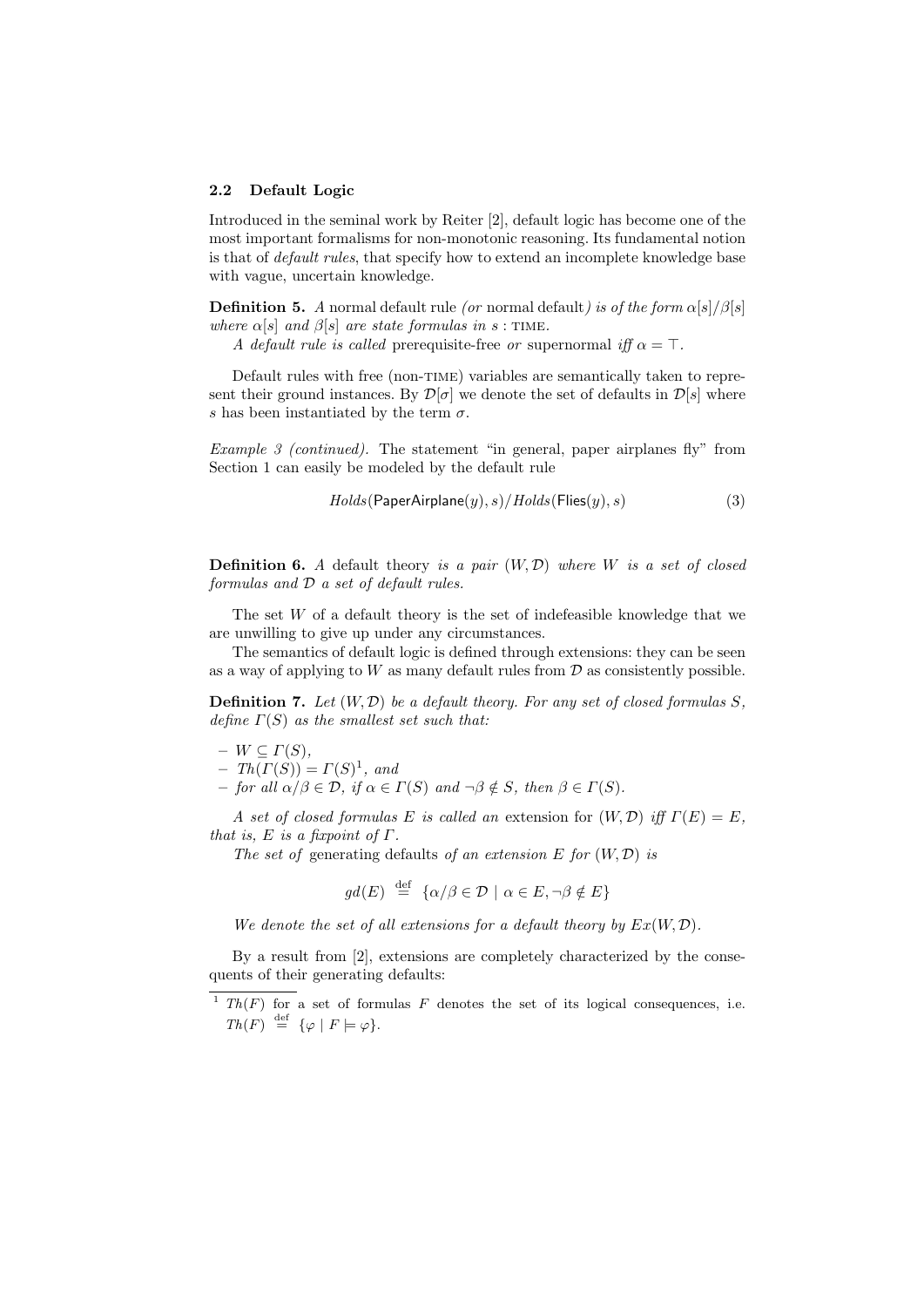**Lemma 8 (Reiter).** Let E be an extension for  $(W, \mathcal{D})$ .

$$
E = Th(W \cup \{\beta \mid \alpha/\beta \in gd(E)\})
$$

Based on extensions, one can define skeptical and credulous conclusions for default theories: skeptical conclusions are formulas that are contained in every extension, credulous conclusions are those that are contained in at least one extension.

**Definition 9.** Let  $(W, \mathcal{D})$  be a normal default theory and  $\Psi$  be a formula.

$$
W \succcurlyeq_{\mathcal{D}}^{skept} \Psi \stackrel{\text{def}}{=} \Psi \in \bigcap_{E \in Ex(W,\mathcal{D})} E, \quad W \succcurlyeq_{\mathcal{D}}^{cred} \Psi \stackrel{\text{def}}{=} \Psi \in \bigcup_{E \in Ex(W,\mathcal{D})} E
$$

Example 3 (continued). Taking the indefeasible knowledge

 $W = \{Holds(\text{PaperAirplane}(P), S)\}$ 

for a TIME constant S and  $\mathcal{D}[s]$  to contain the default rule (3), we can instantiate the default with time point  $S$  and skeptically conclude that  $P$  flies:

$$
W \approx_{\mathcal{D}[S]}^{skept} Holds(\text{Flies}(P), S)
$$

### 2.3 Domain Axiomatizations with Supernormal Defaults

We recall the notion of a domain axiomatization with supernormal defaults<sup>2</sup> from [1]. It is essentially a supernormal default theory where the set containing the indefeasible knowledge is an action domain axiomatization.

Definition 10. A domain axiomatization with supernormal defaults is a pair  $(\Sigma, \mathcal{D}[s])$ , where  $\Sigma$  is a UAC domain axiomatization and  $\mathcal{D}[s]$  is a set of default rules of the form

 $\top/(\neg)$ Holds $(\psi, s)$ 

where  $\psi$  is a term of sort FLUENT.

# 3 Domain Axiomatizations with Normal Defaults

As mentioned before, we loosen the restriction to supernormal defaults and allow default rules with prerequisites. The rest of the definition stays the same.

<sup>&</sup>lt;sup>2</sup> The endorsement "supernormal" is only used in this work to distinguish the approaches.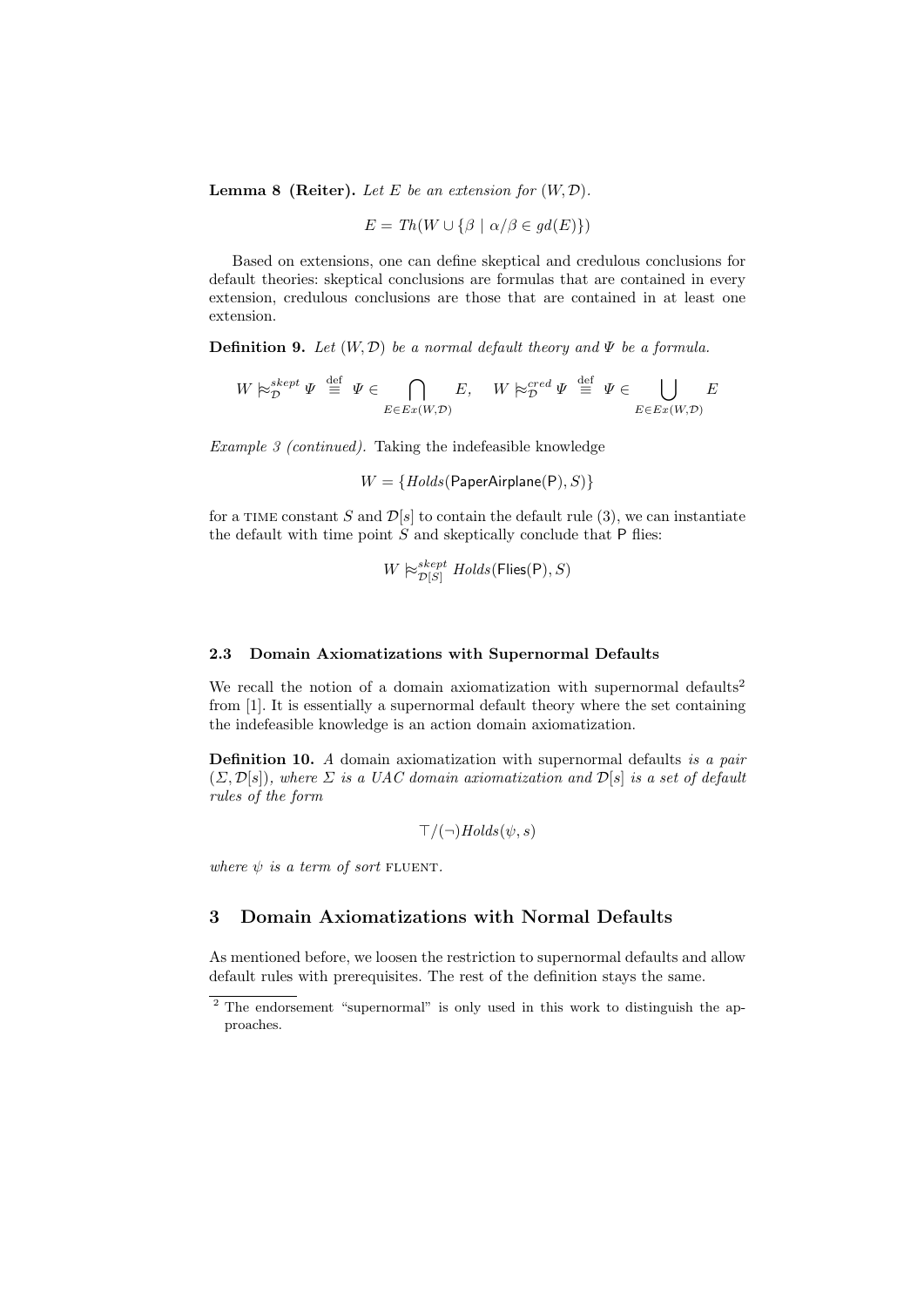Definition 11. A domain axiomatization with (normal) defaults is a pair  $(\Sigma, \mathcal{D}[s])$ , where  $\Sigma$  is a UAC domain axiomatization and  $\mathcal{D}[s]$  is a set of default rules of the form

 $(\neg) Holds(\varphi, s)/(\neg) Holds(\psi, s)$  or  $\top/(\neg) Holds(\psi, s)$ 

where  $\varphi, \psi$  are terms of sort FLUENT.

For notational convenience, we identify Holds statements with the mentioned fluent and indicate negation by overlining: the default  $Holds(\varphi, s)/\neg Holds(\psi, s),$ for example, will be written as  $\varphi/\overline{\psi}$ . Generally,  $\overline{\alpha} = \neg \alpha$  and  $\overline{\neg \alpha} = \alpha$ . We furthermore use  $|\cdot|$  to extract the affirmative component of a fluent literal, that is,  $|\neg \alpha| = |\alpha| = \alpha$ . Both notions generalize to sets of fluents in the obvious way.

We now show the straightforward implementation of our motivating example.

Example 3 (continued). Recall the domain axiomatization  $\Sigma$  from Section 2.1 and let the set of defaults  $\mathcal{D}[s]$  contain the single default rule (3). We see that, after applying the action  $\text{Fold}(P)$ , we can indeed infer that  $P$  flies:

$$
\Sigma \hspace{0.2em}\approx\hspace{-0.9em}\mid\hspace{0.58em} \mathcal{E}_{\mathcal{D}[S_1]}^{\textit{skept}} \textit{Holds}(\mathsf{Flies}(\mathsf{P}), S_1)
$$

Note that we need to instantiate the defaults with the resulting situation  $S_1$ (instantiating the defaults with  $S_0$  would not yield the desired result). Now taking a closer look at effect axiom (2) and its incorporated solution to the frame problem, we observe that also

$$
\Sigma \hspace{0.2em}\approx\hspace{-0.9em}\mid\hspace{0.58em} \mathcal{E}_{\mathcal{D}[S_1]}^{\textit{skept}} \textit{Holds}(\mathsf{Flies}(\mathsf{P}), S_0)
$$

This is because Flies(P) was not a positive effect of the action—according to the effect axiom it must have held beforehand. This second inference is unintended: first of all, the conclusion "the sheet of paper already flew before it was folded" does not correspond to our natural understanding of the example domain. The second, more subtle, reason is that we used defaults about  $S_1 = Do(Fold(P), S_0)$ to conclude something about  $S_0$  that could not be concluded with defaults about  $S_0$ . In practice, it would mean that to make all possible default conclusions about a time point, we had to instantiate the defaults with all future time points (of which there might be infinitely many), which is clearly infeasible.

### 4 Relaxing the Frame Assumption

We next extend our specification of actions—up to now only via positive and negative effects—with another set of fluents, called occlusions (the term first occurred in [9]; our usage of occlusions is inspired by this work). They do not fix a truth value for the respective fluents in the resulting time point of the action and thus allow them to fluctuate freely. In particular, it is then impossible to determine an occluded fluent's truth value at the starting time point employing only information about the ending time point.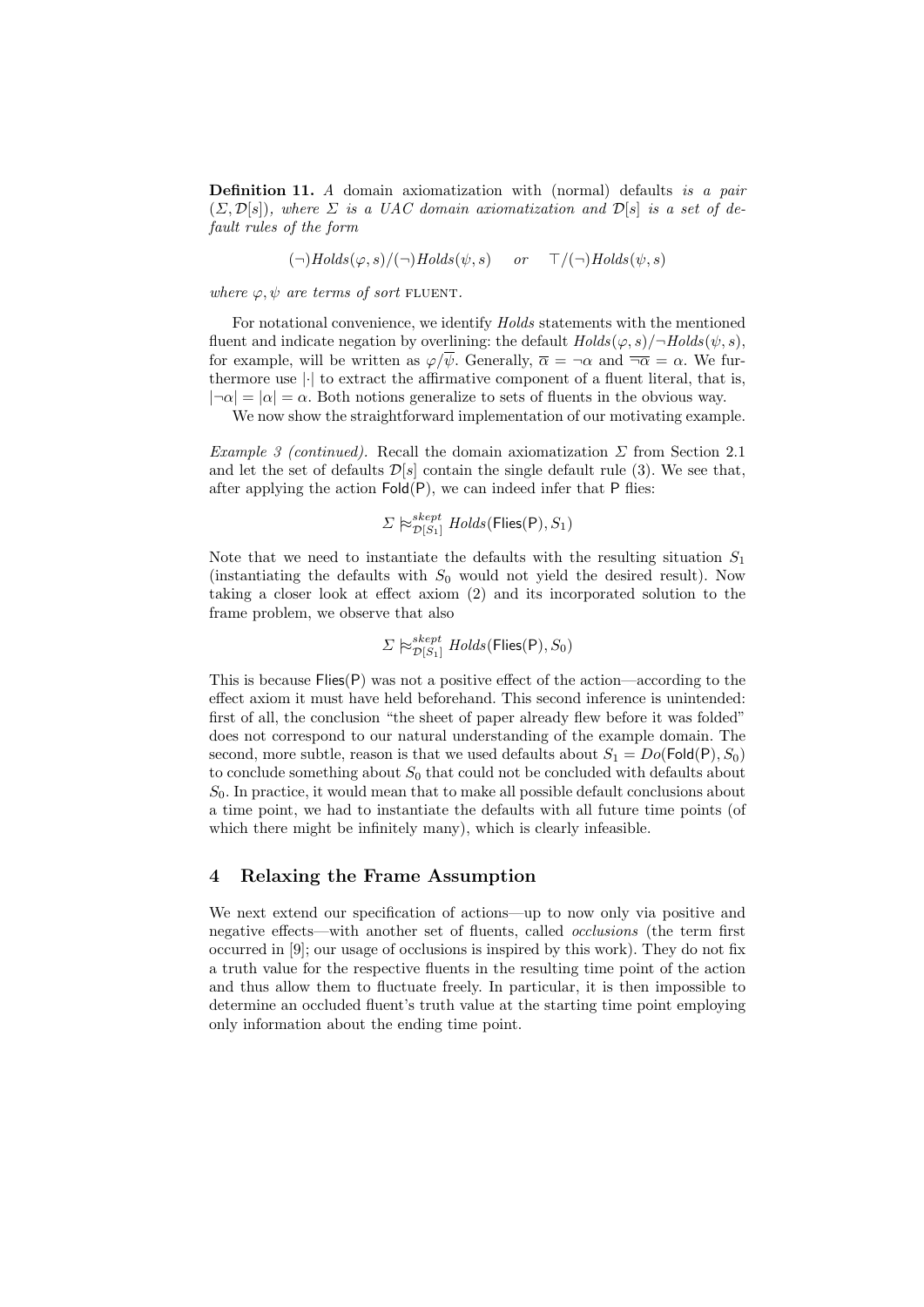Definition 12. An effect axiom with unconditional effects and occlusions is of the form

$$
Poss(A(\boldsymbol{x}), s, t) \supset (\forall f)(\gamma_A^? \vee (Holds(f, t) \equiv (\gamma_A^+ \vee (Holds(f, s) \wedge \neg \gamma_A^-)))) \quad (4)
$$

where

$$
\gamma_A^+=\bigvee_{\varphi\in\varGamma_A^+}f=\varphi,\quad \ \gamma_A^-=\bigvee_{\psi\in\varGamma_A^-}f=\psi,\quad \ \gamma_A^?=\bigvee_{\chi\in\varGamma_A^?}f=\chi,
$$

and  $\Gamma_A^+$ ,  $\Gamma_A^-$ , and  $\Gamma_A^?$  are sets of terms of sort FLUENT with free variables among x that denote the positive and negative effects and occlusions of action  $A(x)$ .

It is easily seen that effect axiom (2) is a special case of the above effect axiom with  $\gamma_A^? = \bot$  (i.e.  $\Gamma_A^? = \emptyset$ ).

### 4.1 ... to Prevent Default Reasoning Backwards in Time

Example 3 (continued). Set  $\Gamma_{\text{Fold}(x)}^? := \{\text{Flies}(x)\}\$ and let  $\Sigma' = \Omega_{sit} \cup \Pi \cup \Upsilon' \cup \Sigma_0$ , where  $\Upsilon'$  contains effect axiom (4) for the action  $\textsf{Fold}(x)$ . We see that the desired conclusion is preserved, and the undesired one is now disabled:

$$
\Sigma \not\approx_{\mathcal{D}[S_1]}^{skept} Holds(\text{Flies}(P), S_1)
$$
 and  $\Sigma \not\approx_{\mathcal{D}[S_1]}^{skept} Holds(\text{Flies}(P), S_0)$ 

Specifying the occlusions for the action in the example was easy—there was only one default rule, and we had a precise understanding of the desired and undesired inferences. In general, however, defaults might interact and it might become less obvious which of them to exclude from the frame assumption.

Algorithm 1 below implements a general method of identifying the fluents that are to be occluded, taking into account given default rules. It takes as input positive and negative effects  $\Gamma_A^+$  and  $\Gamma_A^-$  of an action A and a set  $\mathcal D$  of defaults and computes the set  $\Gamma_A^{?p}$  of default occlusions for A with respect to  $D$ . The intuition behind it is simple: it iterates over a set  $S$  of fluents potentially influenced by A. This set is initialized with the definite action effects and then extended according to default rules until a fixpoint obtains.

| Algorithm 1 Computing the default occlusions                                                                                                             |                                                                     |
|----------------------------------------------------------------------------------------------------------------------------------------------------------|---------------------------------------------------------------------|
| Input: $\Gamma_4^+$ , $\Gamma_4^-$ , $\mathcal{D}$                                                                                                       |                                                                     |
| Output: $\Gamma_A^{?D}$                                                                                                                                  |                                                                     |
| 1: $S := \Gamma_A^+ \cup \{ \overline{\gamma} \mid \gamma \in \Gamma_A^- \}$                                                                             | $\frac{1}{1}$ initialization: literals stating the definite effects |
| 2: while there is $\gamma \in S$ , $\alpha/\beta \in \mathcal{D}$ , a substitution $\theta$ with $\alpha\theta = \gamma$ ; and $\beta\theta \notin S$ do |                                                                     |
| 3: $S := S \cup {\beta \theta}$                                                                                                                          | $// \beta\theta$ might become default effect of A                   |
| 4: end while                                                                                                                                             |                                                                     |
| 5: return $ S  \setminus (\Gamma_A^+ \cup \Gamma_A^-)$                                                                                                   | $\frac{1}{\sqrt{2}}$ exclude definite effects from occlusions       |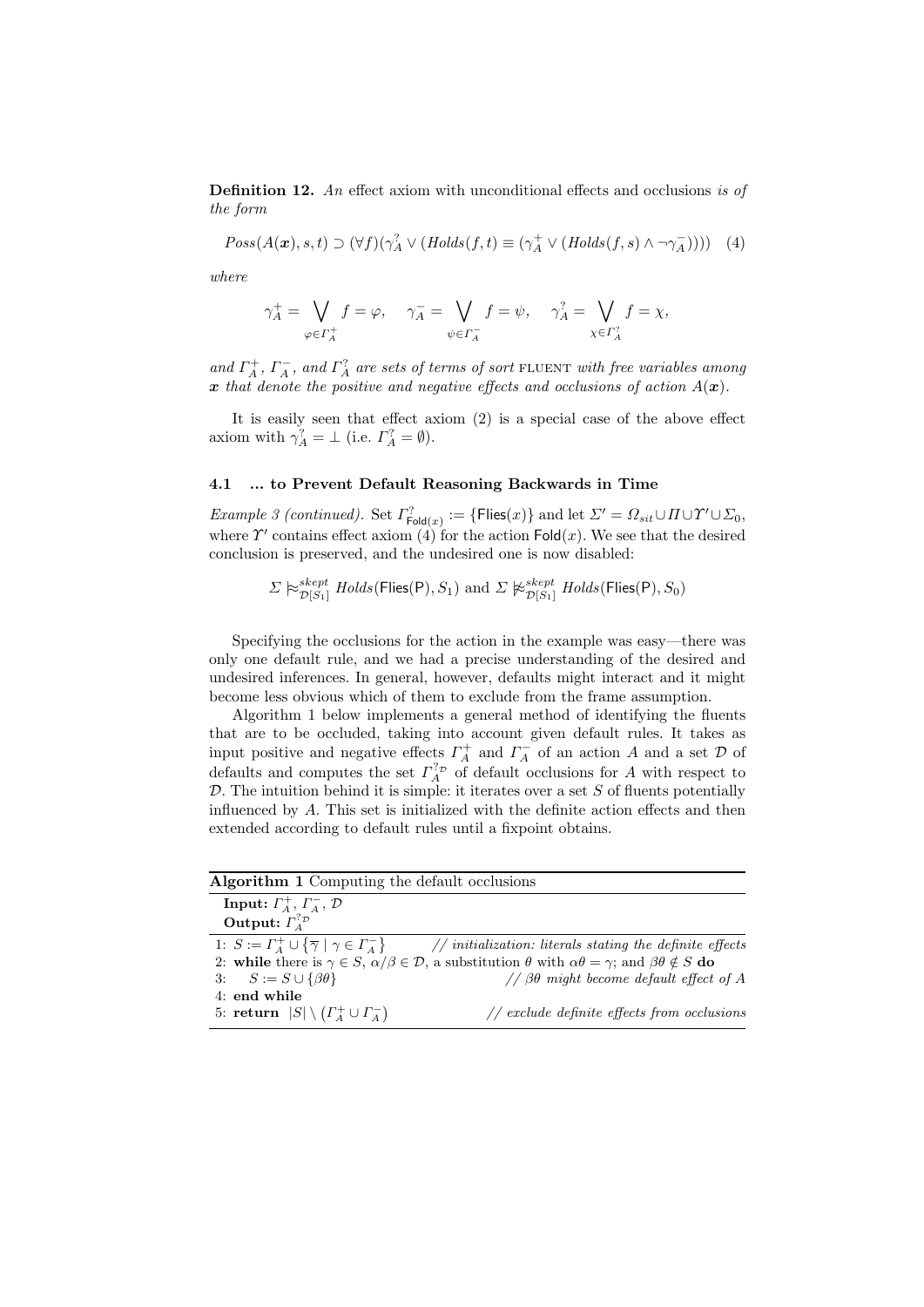Note that prerequisite-free defaults do not contribute to the computation of occlusions: the symbol  $\top$  does not unify with any explicitly mentioned action effect. This behavior is semantically perfectly all right: the intended reading of prerequisite-free defaults is that of static world properties that are once assumed (if consistent) and then persist over time until an action effect either refutes or confirms them.

It is easily seen that Algorithm 1 applied to our running example creates the exact set of occlusions that we figured out earlier "by hand".

For the following theoretical results of this paper, let  $(\Sigma, \mathcal{D}[s])$  be a domain axiomatization with defaults where all effect axioms are of the form (2), and let  $\Sigma'$  denote the domain axiomatization with effect axioms (4) where the  $\Gamma^?$  are constructed by applying Algorithm 1 to each action of  $\Sigma$ . It should be noted that  $\Sigma'$  is consistent whenever  $\Sigma$  is consistent: default occlusions only weaken the restrictions on successor states, thus any model for  $\Sigma$  is a model for  $\Sigma'$ .

The first proposition shows that the default occlusions computed by Algorithm 1 are sound with respect to default conclusions about starting time points of actions: whenever defaults about a resulting time point can be utilized to infer a state property of the starting time point, this state property can also be inferred locally, that is, with defaults about the starting time point itself.

**Lemma 13.** Let  $\alpha$  be a ground action and  $\sigma$ ,  $\tau$  be terms of sort TIME such that  $\Sigma' \models Poss(\alpha, \sigma, \tau)$ , and let  $\Psi[s]$  be a state formula.

$$
\Sigma' \hspace{2pt}\approx_{\mathcal{D}[\tau]}^{skept} \Psi[\sigma] \hspace{2pt} implies \hspace{2pt} \Sigma' \hspace{2pt}\approx_{\mathcal{D}[\sigma]}^{skept} \Psi[\sigma]
$$

Proof. (Sketch.) We prove the contrapositive. Let  $\Sigma' \not\approx_{\mathcal{D}[\sigma]}^{\text{skept}} \Psi[\sigma]$ . Then there exists an extension E for  $(\Sigma, \mathcal{D}[\sigma])$  with  $\Psi[\sigma] \notin E$ . We construct an extension F for  $(\Sigma, \mathcal{D}[\tau])$  as follows. By Lemma 8, E is characterized by the consequents of its generating defaults (all of which are Holds literals in  $\sigma$ ). We determine F's characterizing set of default consequences by removing the ones that are contradicted via action effects and adding consequents of newly applicable normal defaults. All those new default conclusions are, due to the construction of  $\Gamma_{\alpha}^{?p}$ via Algorithm 1, backed by occlusions and do not influence  $\sigma$ . Thus  $\Psi[\sigma] \notin F$ .  $\Box$ 

The absence of unintended inferences about time points connected via a single action then immediately generalizes to time points connected via a sequence of actions and trivially generalizes to disconnected time points. This is the main result of the paper stating the impossibility of undesired default conclusions about the past.

**Theorem 14.** Let  $\sigma, \tau$  be time points such that  $\sigma$  is reachable and  $\sigma \leq \tau$ .

$$
\Sigma' \Join_{\mathcal{D}[\tau]}^{skept} \Psi[\sigma] \implies \Sigma' \Join_{\mathcal{D}[\sigma]}^{skept} \Psi[\sigma]
$$

Another noteworthy property of the presented default reasoning mechanism is the preservation of default conclusions: even if the prerequisite of a default rule is invalidated due to a contradicting action effect, the associated consequent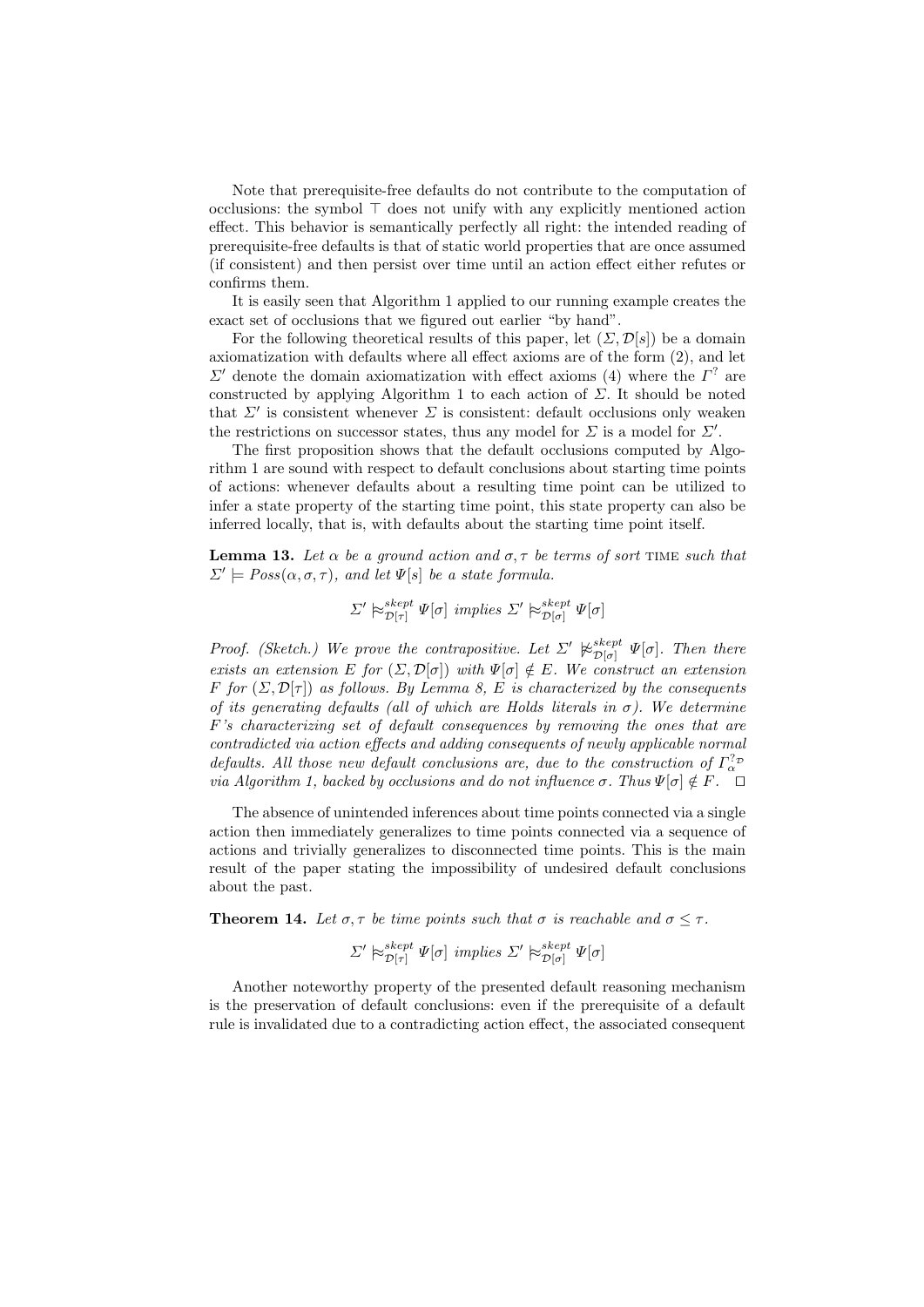(if not also contradicted) stays intact. This means the algorithm does not occlude unnecessarily many fluents. It would be fairly easy to modify Algorithm 1 such that the resulting effect axioms also "forget" default conclusions whose generating rules have become inapplicable—we would just have to replace all occurrences of literals by their respective affirmative component.

### 4.2 ... to Model Default Effects of Actions

The usage of occlusions as advocated up to this point is of course not the only way to make use of this concept. When they are specified by the user along with action effects as opposed to computed automatically, occlusions are an excellent means of modeling default effects of non-deterministic actions:

Example 15 (Direct Default Effect). We model the action of tossing a coin via excluding the fluent Heads (whose intention is to denote whether heads is showing upwards after tossing the coin) from the action Toss's frame axiom, that is,  $\Gamma^?$ <sub>Toss</sub> := {Heads}. However, the coin of this example is unbalanced and has a strong tendency towards landing with heads facing upwards. This is modeled by having a default that states the result Heads as "usual outcome":

$$
Holds(\text{Heads}, s) \tag{5}
$$

There is another action, Wait, that is always possible and does not change the truth value of any fluent. All  $\gamma^{+/-/?}$  not explicitly mentioned are thus to be taken as the empty disjunction, i.e. false. Using the domain axiomatization  $\Sigma$ , that contains the precondition axioms and effect axioms (4) stated above, situations as time structure, and the observation  $\Sigma_O = \{\neg Holds(Heads, Do(Toss, S_0))\}$  we can draw the conclusion

$$
\Sigma \cup \Sigma_O \models \neg \text{Holds}(\text{Heads}, Do(\text{Wait}, Do(\text{Toss}, S_0))) \tag{6}
$$

which shows that the observation "the outcome of tossing was tail" persists during Wait, that is, the fluent Heads does not change its truth value during an "irrelevant" action. Tossing the coin again (which results in situation  $S_3 = Do$ (Toss,  $Do$ (Wait,  $Do$ (Toss,  $S_0$ )))), this time without an observation about the outcome, rule (5) can be applied and yields the default result regardless of previous observations:

$$
\Sigma \cup \Sigma_O \hspace{2pt}\approx_{\mathcal{D}[S_3]}^{skept} \hspace{2pt}\text{Holds}(\mathsf{Heads},S_3)
$$

Hence, Algorithm 1 can also be used to complete a user-specified set of occlusions regarding potential default effects of actions. When trying to achieve the above behavior without specifying the occlusions manually, that is, using a procedure in the spirit of Algorithm 1 that takes as input only definite effects and default rules, one is unlikely to succeed: automatically creating occlusions for all prerequisite-free defaults will cause all these defaults to apply after every action. In the example above, the coin would then magically flip its side (into the default state Heads) after Wait in  $Do(Toss, S_0)$  and we could not infer (6), which contradicts our intuition that Wait has no effects.